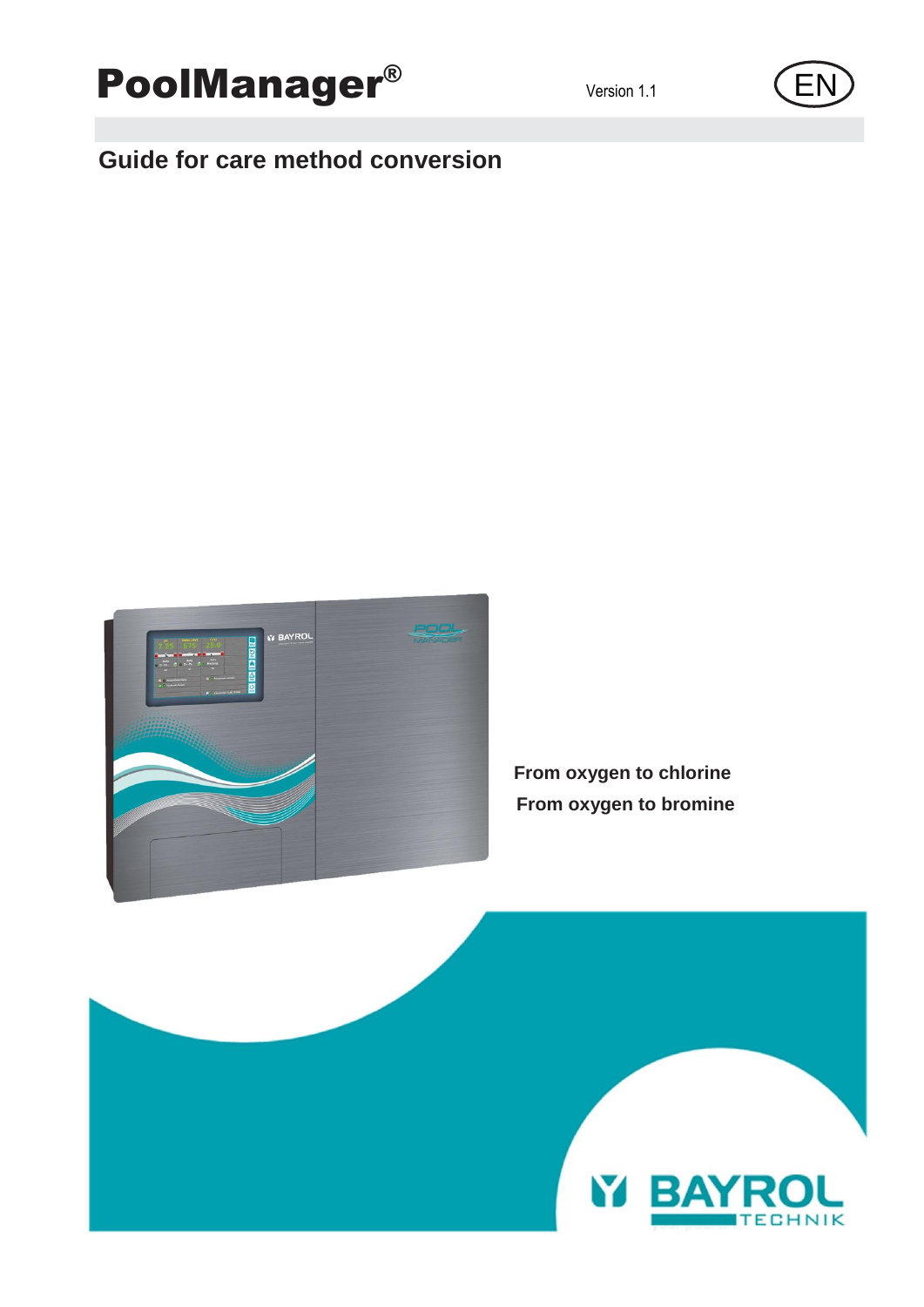

# **Contents**

| $\mathbf{1}$   |                                                       |
|----------------|-------------------------------------------------------|
| $\overline{2}$ |                                                       |
| 2.1            | Switching from oxygen to chlorine, Art. No: 177 311 3 |
| $2.2^{\circ}$  |                                                       |

| 2.3   | Switching the care programme in the unit software 4 |
|-------|-----------------------------------------------------|
| 2.4   | Setting the water values with the new care method 4 |
| 2.4.1 |                                                     |

#### <span id="page-1-0"></span>**1 General safety instructions**

This guide is expressly only to be used in combination with the PoolManager® operating manual, which is enclosed with each PoolManager®.

If you do not have a copy of the manual, this can be downloaded from the download centre, which is available at www.bayrol-poolaccess.de.

It is essential that the fitter and the responsible operator read both sets of instructions (this conversion guide and the operating manual for the PoolManager®) before use, and both sets of instructions must be available to each user of the unit at any time.

Read and follow all instructions contained in this guide, and in the PoolManager® guide!

In particular, all safety instructions mentioned in the operating manual must be observed!

This guide solely describes how to convert the care method. Please note that after converting the care method, the same procedure must be followed as for first application of the care method that has been switched to. Further information on this is available in your PoolManager® operating manual.

In order to reduce the risk of injury, do not allow children to use this product.

Only trained specialists who have the appropriate expertise are permitted to perform care method conversion.

Further information on this is available in the PoolManager® instructions.



#### **IMPORTANT INFORMATION!**

The system operator must ensure compliance with the relevant accident prevention specifications, as well as other legal provisions and generally recognised safety rules!

## <span id="page-1-1"></span>**2 Conversion**

The PoolManager® offers the option of converting the care method.

The conversion kit, Art. No.: 177 311, is available for converting from oxygen to chlorine.

When switching from oxygen to bromine, it is necessary to order the required parts individually.

Before switching the unit software to the respective new care method, the following changes must be implemented on the installation, depending on the conversion variant:



#### **IMPORTANT INFORMATION! General information**

- Before switching, all components that come into contact with the disinfectant (hoses, lines, suction lances, etc.) must be thoroughly rinsed with water.
- The various water-care products (Bayrosoft<sup>®\*</sup>, Bayrosoft® Light, Chloriliquide, Aquabrome®, pH-Plus, pH-Minus) may not under any circumstances come into contact with one another. Take appropriate steps to reliably prevent products being mistaken for one another or being mixed together.
- The method of removing the test water may need to be changed. Please refer to the installation schedule in the

PoolManager® instructions.

 Both mains connections (230 V) for the PoolManager® must under all circumstances be disconnected before switching (exception: manual dosing for the purpose of rinsing the dosing lines).

All other electrical components (e.g. pool heating and the circulation pump) must also be decommissioned and secured against being switched on unintentionally.

 Please ensure, as far as possible, that your hands and clothing do not come into contact with the disinfectant.

If applicable, wear appropriate protective clothing!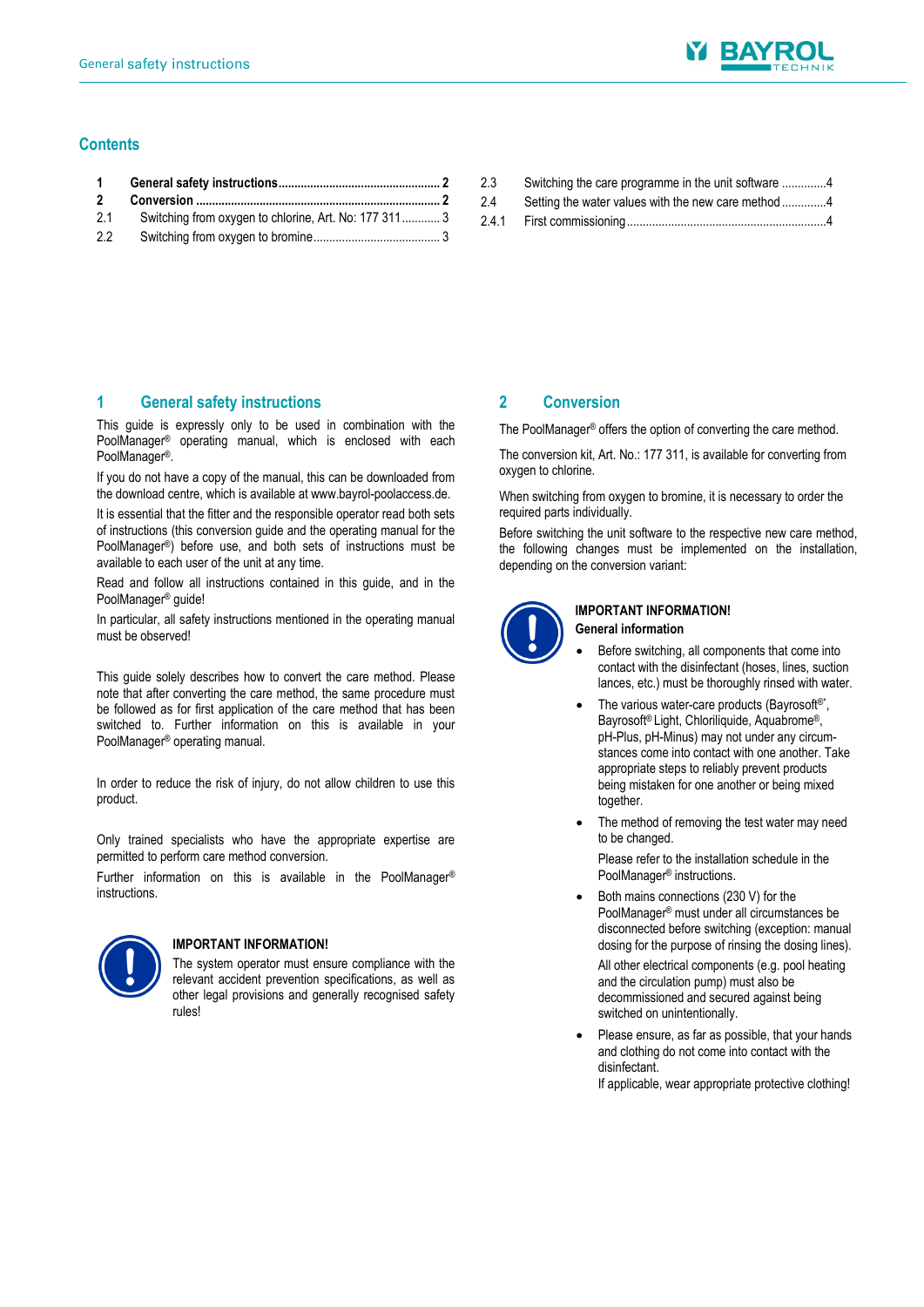#### <span id="page-2-0"></span>**2.1 Switching from oxygen to chlorine, Art. No: 177 311**

 Remove the suction lance from the Bayrosoft®, Bayrosoft® Light canister and rinse it thoroughly with clean water. On the suction lance, replace the round "BayroSoft\*" sticker with the "Chlor" ("chlorine") sticker. Then, also replace the "Bayrosoft\* " (O2) pump sign with the

Chlor Cl pump sign. Place the suction lance in a container (e.g. a large bucket), with clean water. Now, on the PoolManager®, initiate manual dosing for

- disinfection (for further details, see the PoolManager® instructions, in the section titled Manual dosing). Let the dosing pump run for disinfection until there is definitely no disinfectant (Bayrosoft®\*, Bayrosoft® Light) left in the hose system right up to the injection piece.
- Stop manual dosing, disconnect both mains plugs on the PoolManager® and secure them against plugging back in unintentionally.
- Replace the Bayrosoft®\*, Bayrosoft® Light (3.0 l/h) hose set on the dosing pump for disinfection with the Chloriliquide (1.5 l/h) hose set that is included in delivery of the conversion set. Please ensure that the suction/pressure hose is securely in place.

Please also note the essential further information on replacing hoses, which can be found in the "Maintenance"/"Dosing pump hose replacement" section in the PoolManager® instructions!

 Perform a thorough check on the suction and pressure hose before and after the dosing pump for disinfection.



# **IMPORTANT INFORMATION!**

When using liquid chlorine, we strongly advise the use of a PTFE hose (Art. No.: 100512, 6 x 4 mm PTFE hose; not included in delivery) on the pressure side (between the hose set for the dosing pump and injection piece).

The polythene hose used for dosing oxygen and pH-Minus/pH-Plus may under some circumstances age at an accelerated rate, and leak when using liquid chlorine!

- Close the test water removal and recirculation taps.
- Unscrew the locking screw next to the pH electrode from the measuring cell and instead screw in the redox electrode. Be careful when rotating the electrode in, and ensure that it is positioned securely.
- Connect the redox electrode on the PoolManager® to the labelled connector (also see PoolManager® instructions).



- Open the test water removal and recirculation taps.
- <span id="page-2-1"></span> Reconnect the PoolManager® to the mains, and switch the unit software to the new care programme (see "Switching the care programme in the unit software").

# **2.2 Switching from oxygen to bromine**

#### **Required parts:**

- 172125 Dosing valve component
- 184843 Redox buffer, 465 mV
- 185300 Redox electrode
- BROMINATOR (based on full size/disinfectant requirement)

Please contact BAYROL to discuss which parts you need if you're not certain.

Please proceed as follows:

 Integrate the Brominator and magnetic valve into the recirculation system in accordance with the following schedule (see also the schedule in the PoolManager® instructions). Ensure that the pipe connections are as short as possible.



- 1 PoolManager® bromine
- 2 Heat exchanger/heating
- 3 Sand filter
- 4 Recirculation pump
- 5 Magnetic valve
- 6 pH-Minus / pH-Plus
- 7 Brominator
- Remove the suction lance from the Bayrosoft®\*, Bayrosoft® Light canister and rinse it thoroughly with clean water. Place the suction lance in a container (e.g. a large bucket), with clean water.
- Now, on the PoolManager®, initiate manual dosing for disinfection (for further details, see the PoolManager® instructions, in the section titled "Manual dosing"). Let the dosing pump run for disinfection until there is definitely no disinfectant (Bayrosoft<sup>®\*</sup>, Bayrosoft® Light) left in the hose system right up to the injection piece.
- Stop manual dosing, disconnect both mains plugs on the PoolManager® and secure them against plugging back in unintentionally.
- Switch off the recirculation pump and close the stopcocks before and after the injection piece for the disinfectant (Bayrosoft®\*, Bayrosoft® Light).
- Remove the dosing hose at the injection piece for disinfection. Replace the injection piece for disinfection with an appropriate cap screw.